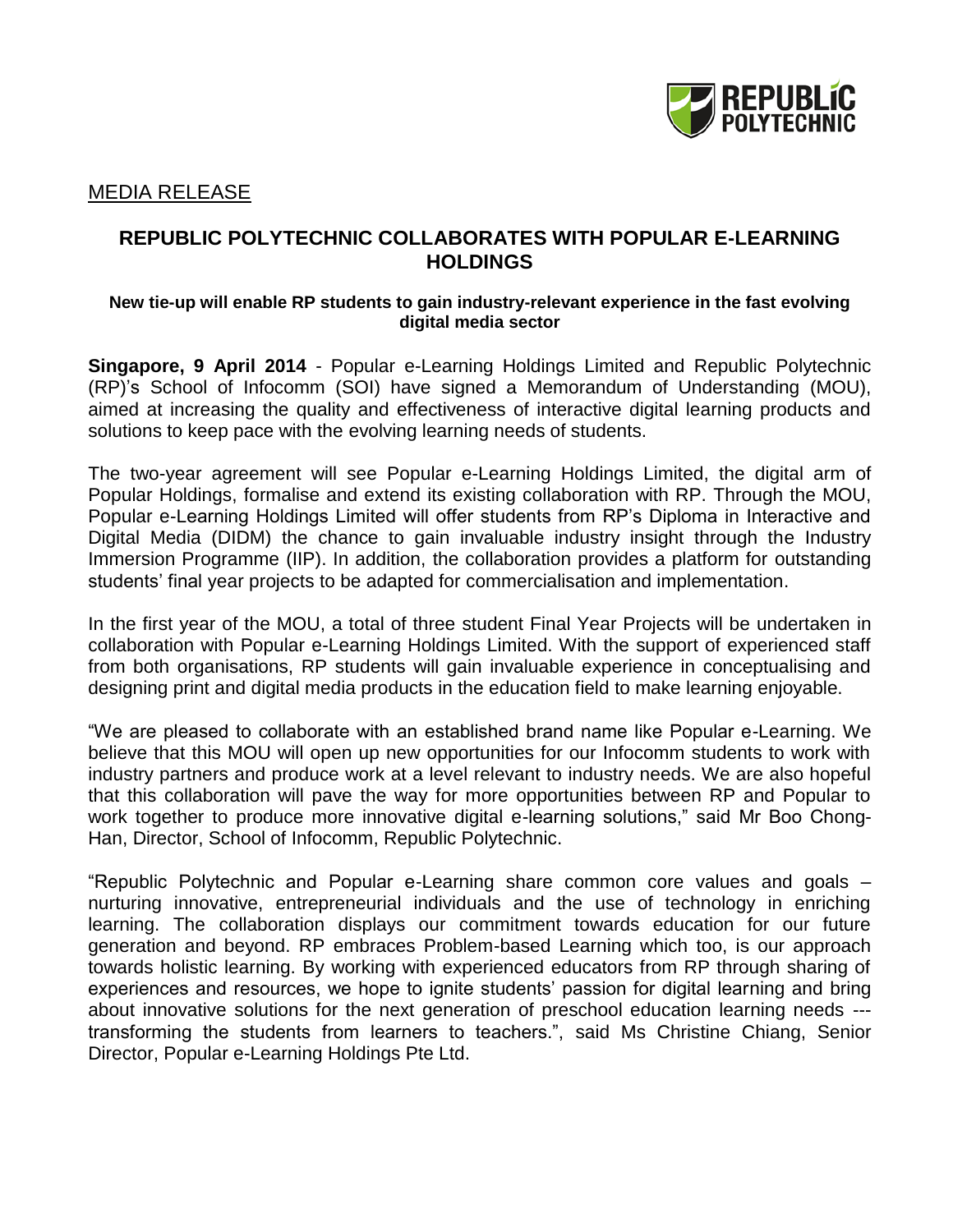

Popular e-Learning Holdings Limited currently offers internship positions to RP students through the IIP, which allows students the opportunity to put into practice the skills and techniques gained through their diploma course in areas such as storyboarding, 3D rendering and video production. Popular e-Learning Holdings Limited had positive feedback about the contribution of past batches of IIP students in enhancing the company's digital learning products and solutions. This factor was instrumental in the formalisation of the MOU, which will allow both institutions to jointly develop more innovative and vibrant e-learning solutions.

As part of the MOU, Popular e-Learning Holdings Limited will also be providing scholarships and diploma and module prizes to deserving RP students to encourage excellence in this exciting industry.

- END -

# **About Republic Polytechnic**

The first educational institution in Singapore to leverage the Problem-based Learning approach for all its diploma programmes, Republic Polytechnic (RP) has six schools and two academic centres offering thirty-nine diplomas in Applied Science, Engineering, Enterprise and Communication, Events and Hospitality, Infocomm, Sports, Health & Leisure, and Technology for the Arts.

Republic Polytechnic is committed to nurturing innovation and entrepreneurial learning in an environment that develops problem-solving skills and lifelong learning opportunities. Its holistic and broad-based curriculum prepares students for an active and meaningful role in society as problem solvers, respected professionals and passionate citizens.

Republic Polytechnic strives for excellence by achieving various international and national accreditations, including ISO 9001, ISO 14001, OHSAS 18001, ISO 22301, Singapore Quality Class, People Developer, Innovation Class, and Service Class.

For more information, visit [http://www.rp.edu.sg](http://www.rp.edu.sg/)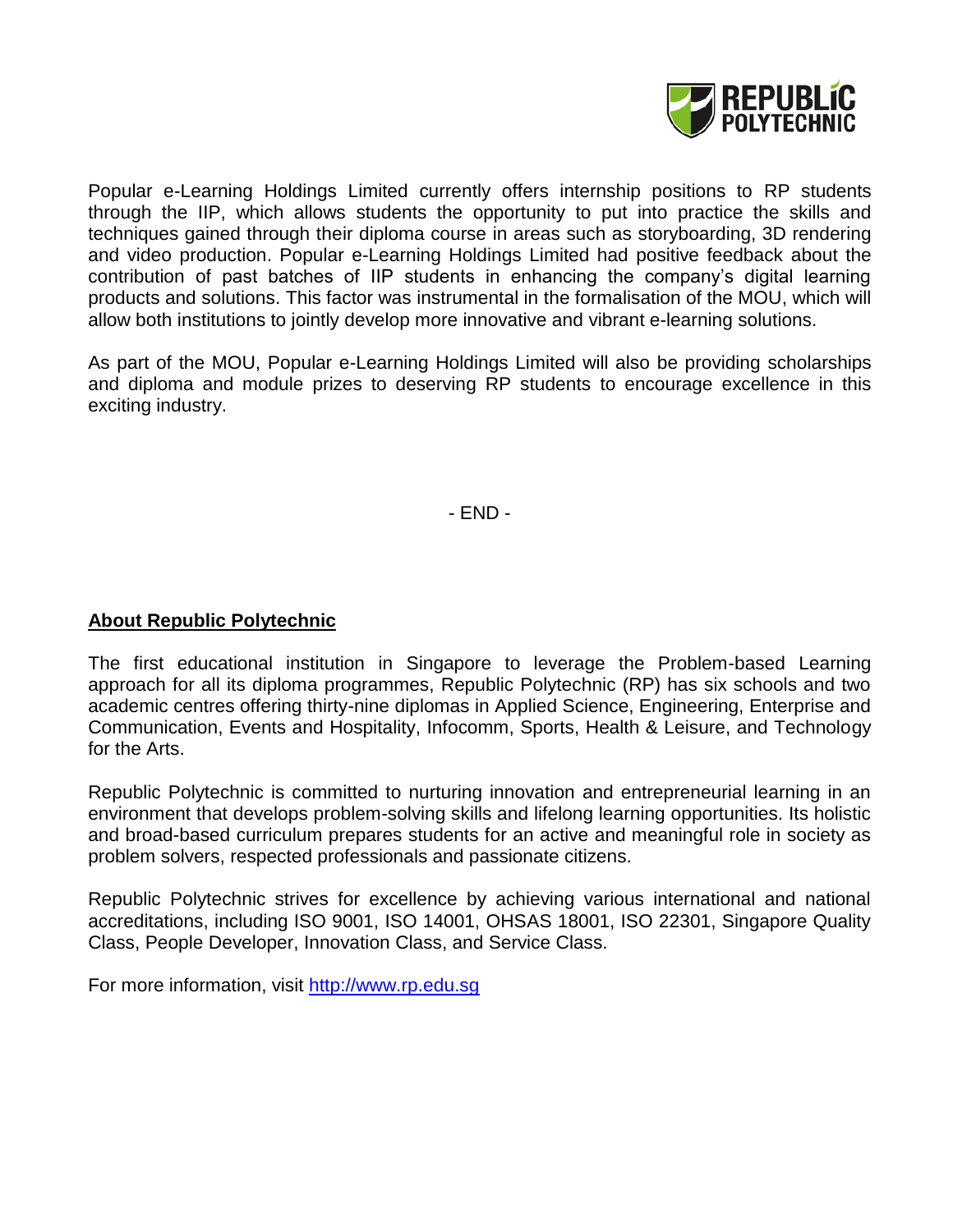

## **About Popular e-Learning Holdings Pte Ltd**

Popular e-Learning Holdings is the Research & Development and Content Development (Educational Technology) division of Mainboard-listed Popular Holdings Ltd. The company's core offering include:

- **Project PSL (Pre-School learning)** for Pre-K up to K2 (Nursery, Kindergarten) curriculum & contents development
- **Go-Easel** (a mobile assessment-based learning) for K3-K21 (Primary to Tertiary)
- **ICT and New Media Courses** providing modular digital media and ICT programmes to students and professionals
- **Media Production** provides professional photography and videography services to schools, institutes of higher learning and corporate organisations,

## **About Project PSL (Pre-School Learning) – a Popular e-Learning initiative.**

Our mission is to promote holistic learning for children through meaningful play. We believe every child should have a strong learning foundation. At Project PSL, we are constantly sourcing, improving and re-inventing how knowledge is best acquired. Our aim is to make high quality educational contents affordable, and in embracing both traditional forms of learning with digital creativity and interactivity, we make learning fun again.

Project PSL is supported by a team of curriculum and content specialists trained by the National Institute of Education (NIE Singapore) and Singapore's leading Early Childhood Education training institute (SEED) with a combined strength of over 30 years experience in classroom management ranging from pre-schools, primary and secondary Schools. Our content specialists' qualification ranges from Diploma in Early Childhood (Teaching & Leadership) to Masters Degree in Education.

Project PSL also works closely with industry leading educationists and independent childcare operators to ensure that their contents are pedagogical sound and engaging to preschoolers. In addition to producing educational mobile apps and interactive eBooks, we work with our sister publishing company, Educational Publishing House (EPH) Singapore to co-produce a range of print readers, activity worksheets, workbooks, physical play products, parents' and teachers' guidebooks. Our products are carefully designed to comply with the Ministry Of Education (Singapore) 2013 Kindergarten Curriculum Framework.

For more information, visit [http://www.earlyreaders,com.sg](http://www.rp.edu.sg/)